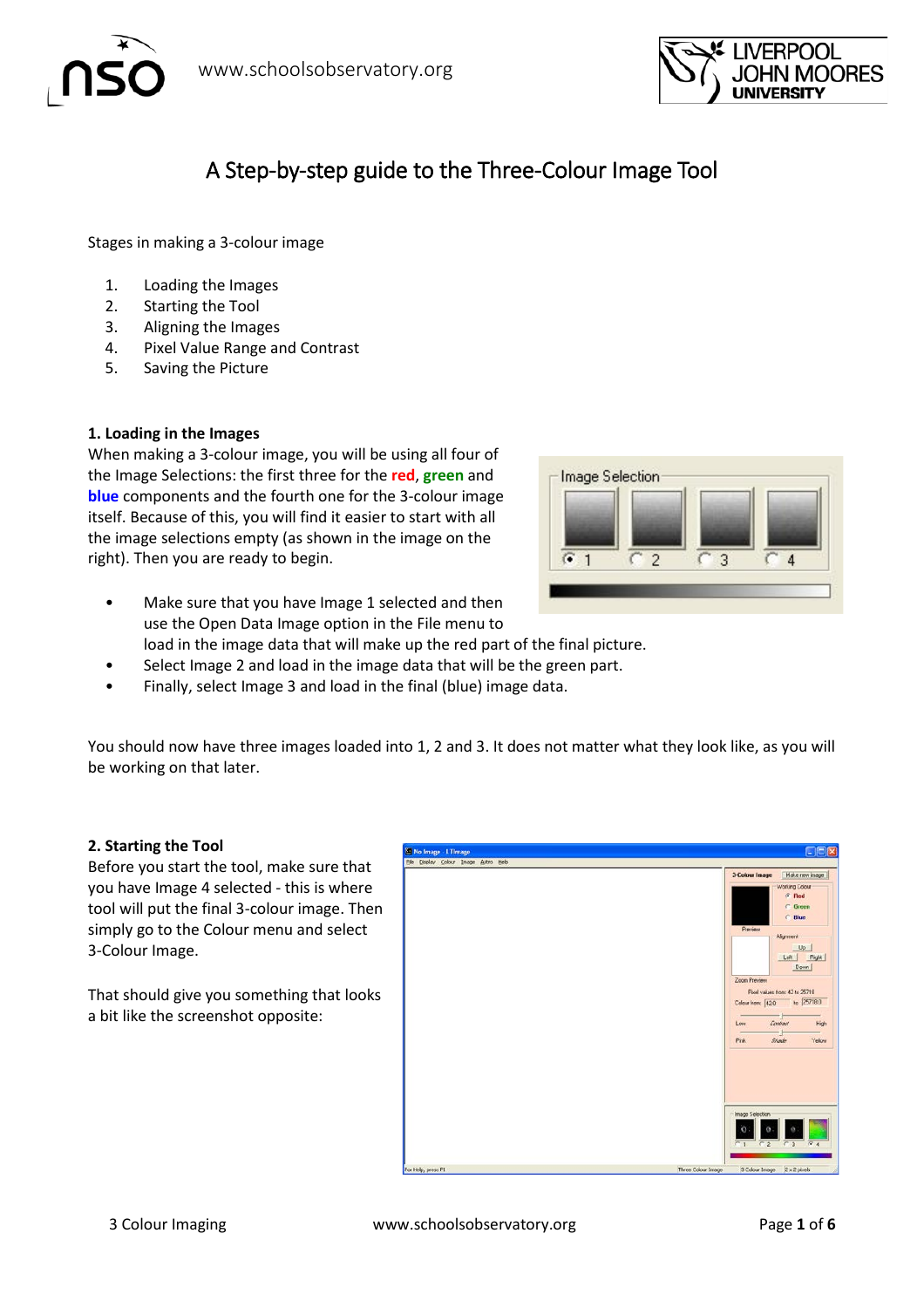



Then, to get everything setup and ready, click on the "Make new image" button at the top of the tool. This will make a first-guess version of the 3-colour image and display it in the main image panel (see below). Do not worry if this look quite bad - it will often just show black with perhaps a couple of small "dots", but this is quite normal at this stage.



## **3. Aligning the Images**

Usually you will find that your three "colour" images are not perfectly lined up. The next stage, therefore, is to correct this.

To do this you will use the "Zoom Preview" panel and the buttons next to it to nudge each colour "Up", "Down", "Left" or "Right".

The Zoom Preview works by showing a small part of the 3-colour picture in detail as you make changes. (Making the complete picture takes most computers a several seconds, so it is not possible to keep the whole thing up-to-date all the time).

To use the Zoom Preview window, move your mouse pointer over the main picutre and then "click" with the left mouse button. The Zoom Preview will change to show the small piece of the image under your pointer.

Now find a "dot" or other clear feature on the image and centre the Zoom Preview window on it by clicking. (You may find it easier if you hold down the mouse button and move the mouse pointer slowly over the image).

#### NOTE

If you cannot find a suitable "dot", then do not worry - simply go on to step 4 below, which will help you to see more of your image. Then you can come back to align the images later.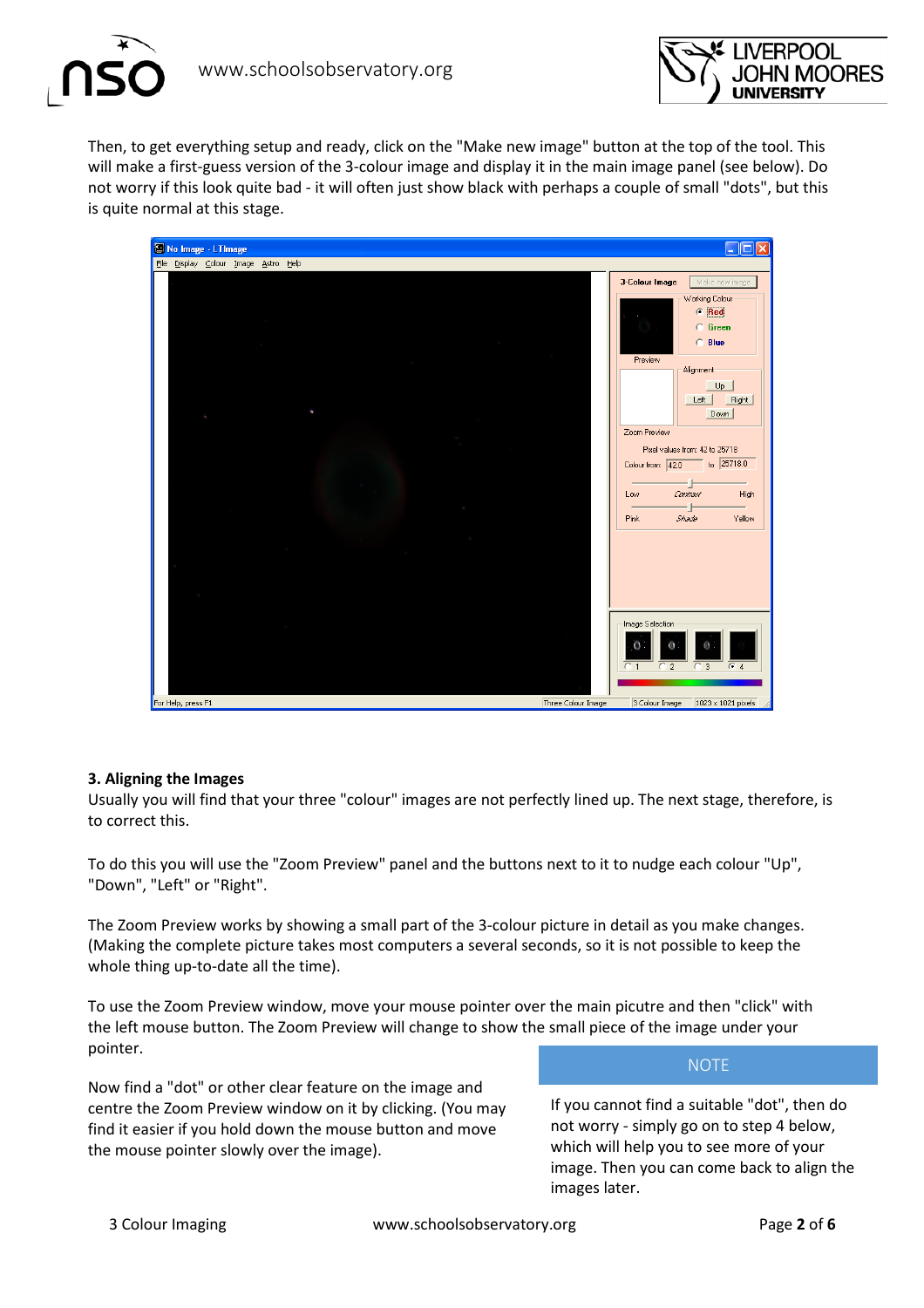The Zoom Preview window should now look something like the image on the right. Can you see how the three images of the star are slightly separate, showing the red, green and blue colours?

You can now "nudge" the red image using the buttons until it is under the blue one, making the star look more purple - as in the picture on the right.

Next you want to move the green image a bit, so click on the little circle beside the word Green at the top of the tool. You should see the background colour of the tool change.

You are now changing the Green image, so you can "nudge" it into place. You should en up with a much whiter, point-like star as in the image here:

Obviously, you do not need to "nudge" the blue image - it is now underneath the red and green ones, so just click on "Make new image" and you are ready to move on to the next stage!

## **4. Pixel Value Range and Contrast**

So far, you are probably thinking that you image is a bit disappointing! Do not worry - this is where you really start to see the power of 3-colour images.

If you have ever used the Display Scaling tool, you will have realised that changing the range of pixel values that you look at can make a big difference to how an image looks.

With 3-colour images, you can adjust each colour separately and make lots of changes to your picture. There is no "right" or "wrong" way to do this - you should experiment and explore to get a picture that you like.



IN MOORES





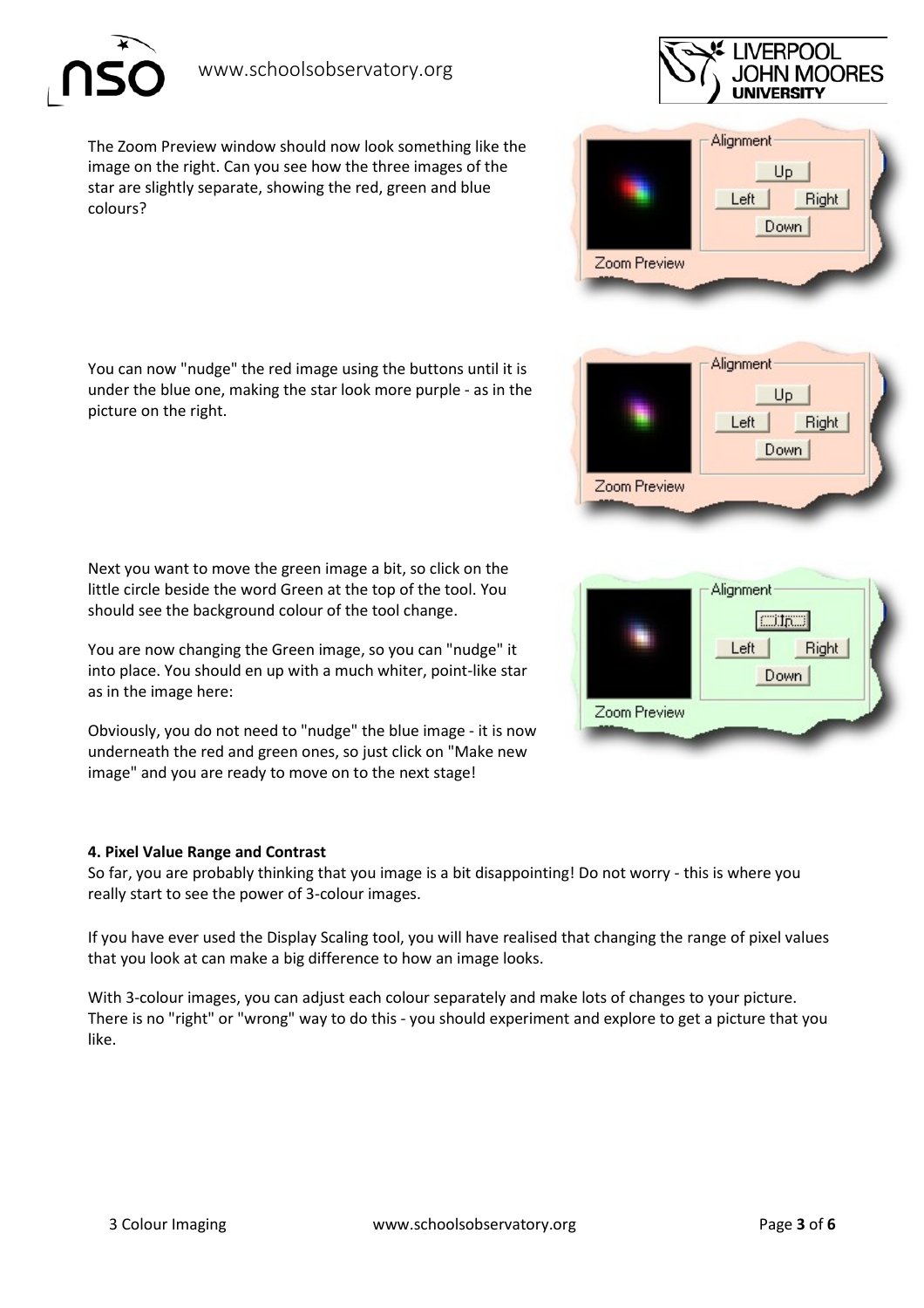



To get you started, try the following:

- Go back to working on the Red image (i.e. click on the little circle next to the word Red at the top of the tool).
- About half-way down the tool, you will find a line that says something like "Colour from: 27.0 to 29812.2" (although your numbers will be different). This can be used to set the range of pixel values you are interested in. (The maximum and minimum pixel values found in the image are given on the line above, and will be the same at the moment).
- Try changing the second (larger) number to something a lot smaller for example, if it says "20000" at the moment, try "2000" or even "1500".
- As you change it you should see the "Zoom Preview" and "Preview" images changing see the example below.

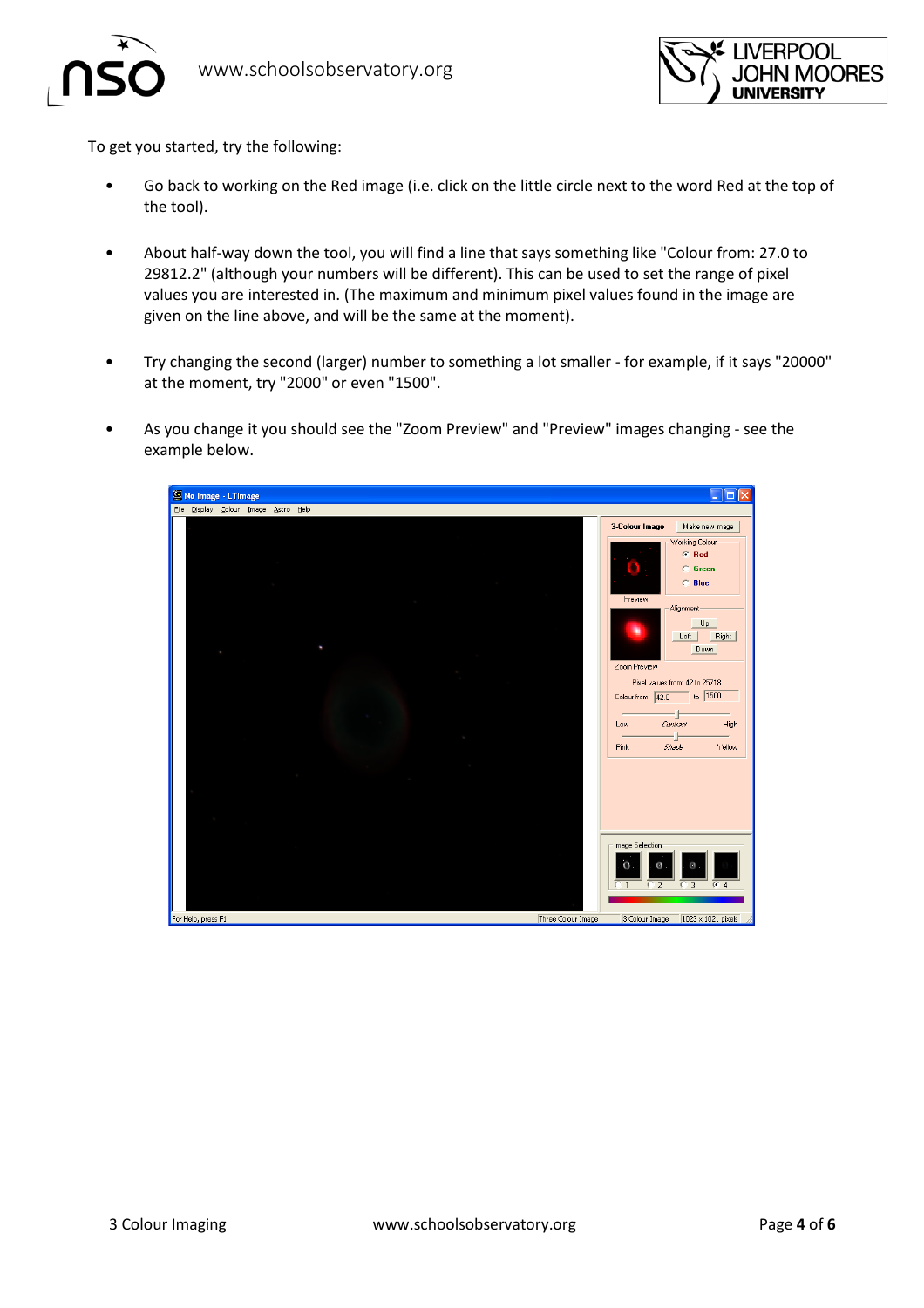

• Click on "Make new image" to see the change in your main window:



Now go back and do something similar for the Green and Blue images: